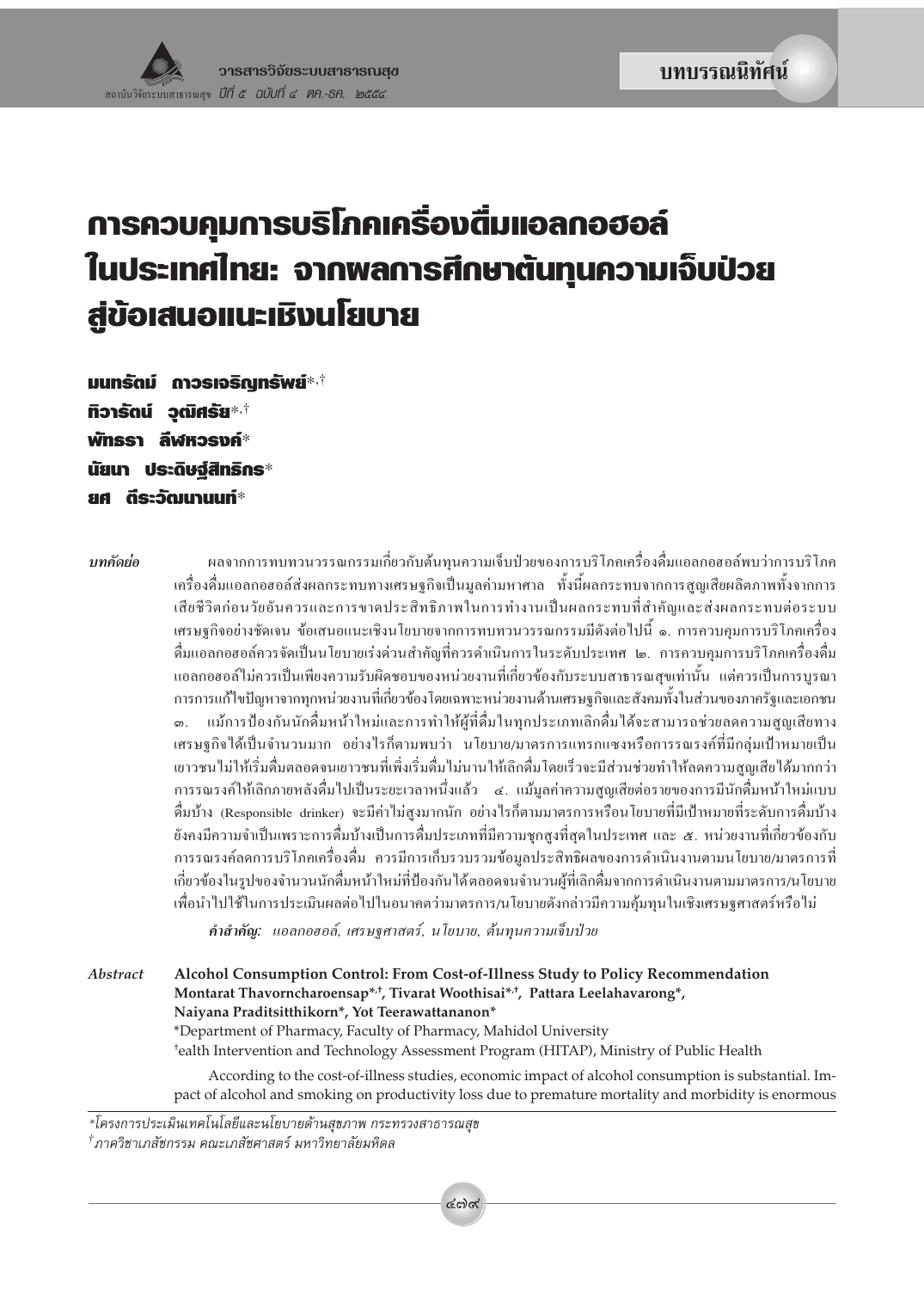and clearly affect economic system of the country. According to the cost-of-illness studies, the followings are policy recommendation; 1) Alcohol control policy should be set as the national priority; 2) collaboration from all related organizations not only those from the health care sectors but also other economic organizations both government and private as well as enterprises at all levels are needed; 3) Policy/ intervention aims at preventing new drinker as well as encouraging drinker to quit at the early age are essential. However, policy/intervention targeting at prevention of adolescent from start drinking are more cost-saving than policy encouraging drinker to quit. In addition, encourage drinker to quit at early age is more cost-saving than at the older age; 4) Policy/ intervention targeted at preventing new responsible drinker or encouraging responsible drinker to quit is still important, as responsible drinkers accounted for the highest proportion in the country; and 5) All related organizations should collect data in term of the number of new drinkers or quitters attributable to the policy/intervention in order to use them to conduct cost-effectiveness of such policy/intervention in the future.

Key words: Alcohol, Economic, Policy, Cost-of-illness

## ภูมิหลังและเหตุผล

ป็นที่ยอมรับกันทั่วโลกว่าแอลกอฮอล์เป็นสาเหตุสำคัญที่ **b** หลีกเลี่ยงได้ของการเจ็บป่วย การเสียชีวิตตลอดจนปัญหา ้สังคมต่างๆจำนวนมาก ทั้งนี้ จากรายงานขององค์การอนามัย โลก<sup>(๑)</sup> พบว่า แอลกอฮอล์เป็นปัจจัยเสี่ยงซึ่งก่อให้เกิดภาระ โรคสูงสุด(Burden of disease) เป็นลำดับที่สาม โดยพบว่า ร้อยละ ๓.๖ ของการเสียชีวิตทั้งหมดทั่วโลกมีสาเหตุมาจาก การดื่มเครื่องดื่มแอลกอฮอล์

ในประเทศไทยจากรายงานการสำรวจสุขภาพประชาชน ไทย ครั้งที่ ๔ พ.ศ. ๒๕๕๑-๒ ่ พบว่าร้อยละ ๕๔.๙ และ <u>ร้อยละ ๑๒.๔ ของประชากรชายและหญิงไทยอายุมากกว่า ๑๕</u> ปีเป็นผู้ที่ดื่มเครื่องดื่มแอลกอฮอล์ตามลำดับ โดยพบว่า ร้อยละ ๒๔.๓ เป็นผู้ที่ดื่มบ้าง (Responsible drinker) หรือเทียบ เท่ากับผู้ที่มีปริมาณการดื่มเอทานอล ๐-๑๙.๙ กรัมต่อวันใน เพศหญิง หรือ ๐-๓๙.๙ กรัมต่อวันในเพศชาย ร้อยละ ๒.๘ เป็นผู้ที่ดื่มอย่างอันตราย (Hazardous drinker) หรือเทียบ เท่ากับผู้ที่มีปริมาณการดื่มเอทานอล ๔๐-๕๙.๙ กรัมต่อวันใน เพศชาย หรือ ๒๐-๓๙.๙ กรัมต่อวันในเพศหญิง ในขณะที่ ร้อยละ ๔.๔ จัดเป็นผู้ที่ดื่มอย่างอันตรายมาก (Harmful drinker) หรือมีปริมาณการดื่มเอทานอล ≥๖๐ กรัมต่อวันใน เพศชายหรือ ≥๔๐ กรัมต่อวันในเพศหญิง ทั้งนี้ผลจากการ สำรวจยังพบด้วยว่าความชุกของการดื่มหนักในครั้งเดียว (Binge drinking) ในเพศชายและเพศหญิงคิดเป็นร้อยละ

ดื่มอย่างหนักในครั้งเดียวคิดเป็น ๒๘ วันในเพศชายและ ๑๘ ้วัน ในเพศหญิง ทั้งนี้ในส่วนของผลกระทบเชิงสุขภาพนั้น จาก ข้อมูลของคณะทำงานศึกษาภาระโรคและการบาดเจ็บใน ประชากรไทย พบว่า การดื่มเครื่องดื่มแอลกอฮอล์จัดเป็น ปัจจัยเสี่ยงที่สำคัญในลำดับที่ ๔ และลำดับที่ ๑ ที่ก่อให้เกิด ภาระโรคแก่ชายไทยมากที่สุดในปีพ.ศ.๒๕๔๗ และ ๒๕๕๒ ตาม ลำดับ<sup>(๓-๔)</sup> ทั้งนี้จากข้อมูลข้างต้นจะพบว่าการดื่มเครื่องดื่ม แอลกอฮอล์เป็นปัญหาสาธารณสขที่สำคัญของประเทศไทยที่ จำเป็นต้องมีการจัดการอย่างเร่งด่วน

การประเมินมูลค่าความสูญเสียทางเศรษฐกิจของการ ดื่มเครื่องดื่มแอลกอฮอล์นั้นจัดเป็นการวิเคราะห์ต้นทุนความ เจ็บป่วย (Cost-of-illness) ซึ่งเป็นการแปลข้อมูลผลกระทบ ของโรคหรือความเจ็บป่วยให้อยู่ในรูปของตัวเงิน จึงทำให้ ทราบขนาดของปัญหาในเชิงเศรษฐกิจที่เกิดขึ้นจากโรคหรือ ความเจ็บป่วยต่างๆได้อย่างเป็นรูปธรรม<sup>(๕)</sup> ทั้งนี้ วิธีการในการ คึกษาต้นทุนความเจ็บป่วยแบ่งออกเป็น 2 วิธีคือ วิธีอิงความชุก (prevalence-based) และวิธีอิงอุบัติการณ์ (incidencebased)<sup>(๕)</sup> โดยวิธีอิงความชุกนั้น เป็นการประเมินต้นทุนที่เกิด ขึ้นในช่วงเวลาที่กำหนดทั้งจากผู้ที่ดื่มทั้งรายเก่าหรือรายใหม่ ใน ขณะที่วิธีอิงอุบัติการณ์ จะเป็นการประเมินต้นทุนที่เกิดขึ้น ตลอดชีวิต (lifetime cost) ของผู้ดื่มรายใหม่เท่านั้น ทั้งนี้การ คำนวณต้นทนความเจ็บป่วยทั้งสองวิธีนี้มีประโยชน์แตกต่างกัน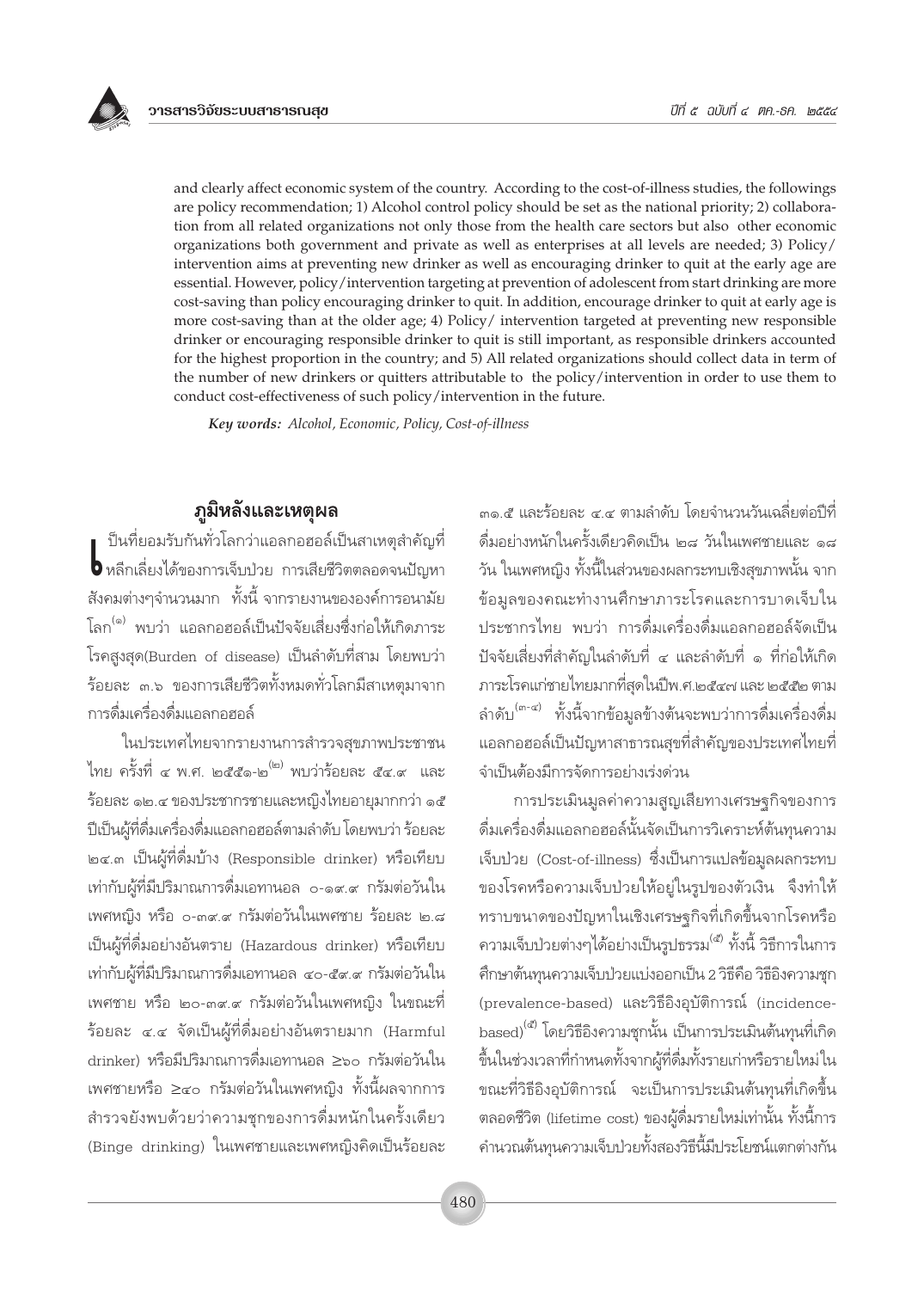ในขณะที่วิธีอิงความชกจะช่วยชี้ให้เห็นถึงขนาดของปัญหาจาก การดื่มเครื่องดื่มแอลกอฮอล์และทำให้ทราบว่าปัญหาดังกล่าว เกิดขึ้นจากส่วนใดมากที่สุด จึงเหมาะในการนำมาใช้ในการ สร้างความตระหนักในสังคม โดยยังช่วยชี้ให้เห็นถึงความ สำคัญของปัญหาและนำมาใช้ผลักดันมาตรการ/นโยบายที่ใช้ ในการรณรงค์เพื่อการลด ละ และเลิกดื่มเครื่องดื่มแอลกอฮอล์ ในขณะที่ข้อมลที่ได้จากการศึกษาแบบอิงอบัติการณ์นั้นเหมาะ สำหรับนำไปใช้ในการประเมินความคุ้มค่าของมาตรการ/นโยบาย ที่ใช้ในการรณรงค์เพื่อการลด ละ และเลิกดื่มเครื่องดื่ม แอลกอฮอล์ เพราะให้ข้อมูลที่บ่งชี้ว่าจะสามารถลดความสูญ เสียทางเศรษฐกิจไปได้เท่าใดหากนำมาตรการ/นโยบายดัง กล่าวมาใช้

้บทความนี้ มีวัตถุประสงค์เพื่อรวบรวมข้อมูลที่ได้จาก การวิเคราะห์ต้นทุนความเจ็บป่วยจากการบริโภคเครื่องดื่ม แอลกอฮอล์ทั้งในประเทศและต่างประเทศมาสังเคราะห์เป็น ข้อเสนอเชิงนโยบายเกี่ยวกับการควบคุมการบริโภคเครื่องดื่ม แอลกอฮอล์ในประเทศไทย

ทั้งนี้จากการทบทวนวรรณกรรมที่เกี่ยวข้องกับการศึกษา ้ต้นทนความเจ็บป่วยจากการบริโภคเครื่องดื่มแอลกอฮอล์ พบ การศึกษาที่เกี่ยวข้องเป็นจำนวน ๓ บทความ ได้แก่ ๑. ผล กระทบเชิงเศรษฐกิจจากการบริโภคเครื่องดื่มแอลกอฮอล์: การทบทวนวรรณกรรมอย่างเป็นระบบ<sup>(๖)</sup> ๒. การศึกษาต้นทุน เศรษฐกิจจากการบริโภคเครื่องดื่มแอลกอฮอล์ในประเทศไทยปี ้๒๕๔๙ และ ๓. รายงานการพัฒนาแนวทางการกำหนดเป้า หมายและตัวชี้วัดของการดำเนินงานสร้างเสริมสุขภาพของ สสส. โดยใช้ข้อมูลจากการศึกษาต้นทุนความเจ็บป่วย<sup>(๘)</sup> ทั้งนี้ผลจาก ิทบทวนวรรรณกรรมที่เกี่ยวข้องกับการศึกษาต้นทุนความเจ็บ ี ป่วยของการดื่มเครื่องดื่มแอลกอฮอล์อย่างเป็นระบบ<sup>(๖)</sup> พบว่า ้ความสูญเสียทางเศรษฐกิจที่เกิดขึ้นต่อปีจากการดื่มเครื่องดื่ม แอลกอฮอล์ใน ๑๒ ประเทศมีมูลค่าสูง โดยอยู่ในช่วงระหว่าง ร้อยละ ๐.๔๕-๕.๔๔ ของผลิตภัณฑ์มวลรวมประชาชาติ (Gross Domestic Product; GDP) ทั้งนี้ผลจากการศึกษาดังกล่าว ยังพบว่าต้นทุนทางอ้อมที่เกิดขึ้นจากการสูญเสียผลิตภาพจาก การเสียชีวิตก่อนวัยอันควร (Premature mortality) และการ

ขาดประสิทธิภาพในการทำงาน (Reduced producti-vity) คิดเป็นสัดส่วนที่สูงถึงร้อยละ ๒๓ ถึงร้อยละ ๙๖ ของมูลค่า ต้นทุนทั้งหมด ในขณะที่ต้นทุนทางตรงคือค่ารักษาพยาบาลมี มูลค่าอยู่ในช่วงระหว่างร้อยละ ๔ ถึงร้อยละ ๗๗ ของมูลค่า ้ต้นทุนทั้งหมด ในส่วนของการศึกษาต้นทุนความสูญเสียทาง เศรษฐกิจจากการบริโภคเครื่องดื่มแอลกอฮอล์ในประเทศไทย<sup>(๗)</sup> ซึ่งทำการศึกษาต้นทุนความเจ็บป่วยแบบอิงความชุก พบว่า ในปี ๒๕๔๙ แอลกอฮอล์ก่อให้เกิดความสูญเสียทางเศรษฐกิจเป็น มลค่าสงถึง ๑๕๖,๑๐๕ ล้านบาท หรือคิดเป็นร้อยละ ๑.๙๙ ของผลิตภัณฑ์มวลรวมประชาชาติ โดยพบว่าร้อยละ ๙๖ ของความสูญเสียทั้งหมดมาจากการสูญเสียผลิตภาพจากการเสีย ชีวิตก่อนวัยอันควรและการขาดประสิทธิภาพในการทำงาน โดย พบว่าต้นทุนการสูญเสียผลิตภาพจากการเสียชีวิตก่อนวัยอัน ควรมีมูลค่า ๑๐๔,๐๐๐ ล้านบาท ตามด้วยต้นทุนการสูญเสีย ผลิตภาพจากการขาดประสิทธิภาพในการทำงาน ๔๕,๐๐๐ ล้านบาท ในขณะที่ต้นทุนค่ารักษาพยาบาลมีมูลค่า ๕,๕๐๐ ล้านบาท ทั้งนี้ผลจากการศึกษาต้นทุนความเจ็บป่วยใน ประเทศไทยเมื่อไม่นานมานี้ ซึ่งเป็นการศึกษาแบบอิงอุบัติ การณ์<sup>(๘)</sup> อันเป็นส่วนหนึ่งของการศึกษาเพื่อพัฒนาแนวทางการ กำหนดเป้าหมายและตัวชี้วัดของการดำเนินงานสร้างเสริมสข ภาพของ สสส. โดยใช้ข้อมูลจากการศึกษาต้นทุนความเจ็บป่วย ้พบว่า ความสฌเสียตลอดชีวิต (ซึ่งคำนวณจากการสฌเสีย ผลิตภาพจากการเสียชีวิตก่อนวัยอันควรและการขาด ประสิทธิภาพในการทำงาน) ต่อนักดื่มหน้าใหม่ ๑ รายมีมูลค่า ๑๙,๐๐๐-๓๖๐,๐๐๐ บาทในเพศชาย และ ๒๘,๐๐๐-๒๔๐,๐๐๐ บาทในเพศหญิง โดยพบว่าระดับการดื่มมีความสัมพันธ์ใน ้เชิงบวกกับมูลค่าความสูญเสีย กล่าวคือหากยิ่งดื่มมากความ ี่สูญเสียจะเพิ่มมากขึ้นตามลำดับ ดังแสดงในรูปที่ ๑

์ทั้งนี้จากการศึกษาดังกล่าว<sup>(๘)</sup> ยังพบด้วยว่าในทุกระดับ ของการดื่มนั้น การทำให้ผู้ที่ดื่มเลิกดื่มได้ในระยะเวลาที่เร็วขึ้น เท่าใดยิ่งช่วยลดความสูญเสียได้มากขึ้นเท่านั้น และหากทำให้ ผู้ที่ดื่มในระดับอันตรายมากเลิกดื่มได้จะลดความสูญเสียได้ มากกว่าการทำให้ผู้ที่ดื่มในระดับที่น้อยกว่าเลิกดื่มได้ ดัง แสดงในรูปที่ ๒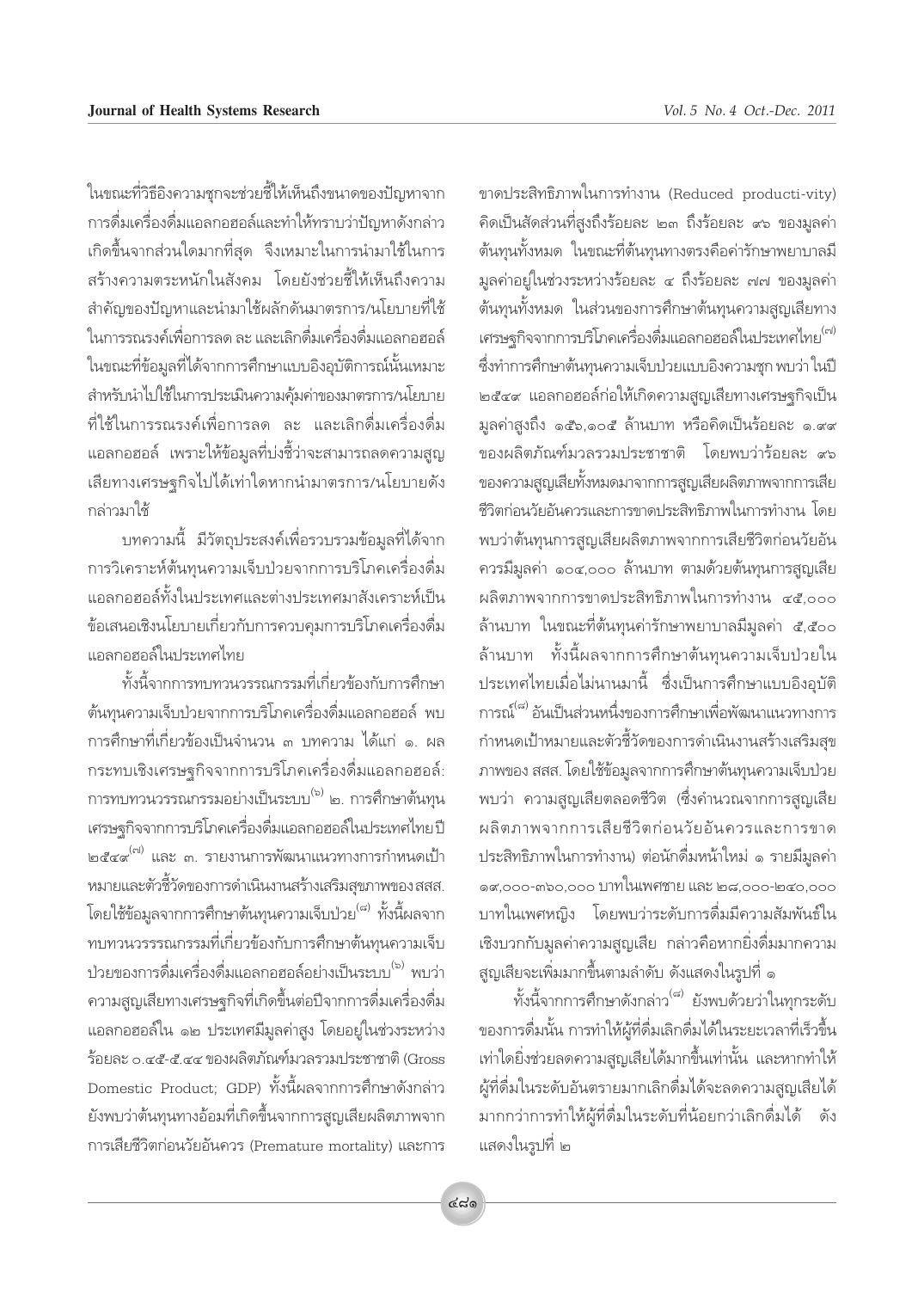วารสารวิจัยระบบสาธารณสข



 $\,$ รูปที่ 1 มูลค่าความสูญเสียทางเศรษฐกิจที่เกิดขึ้นจากการคื่มแอลกอฮอล์จำแนกตามเพศและระดับการคื่ม(๔)



้ต้นทนที่ป้องกันได้ (บาท)

ี **รูปที่ ๒** ต้นทุนที่ป้องกันใด้จากการเลิกดื่มเครื่องดื่มแอลกอฮอล์จำแนกตามเพศ อายุที่เลิกและระดับการดื่ม(๔)

้กล่าวโดยสรป ผลการศึกษาทั้งจากต่างประเทศและใน ประเทศไทยข้างต้นต่างแสดงให้เห็นอย่างชัดเจนว่าการบริโภค เครื่องดื่มแอลกอฮอล์ก่อให้เกิดความสูญเสียทางเศรษฐกิจ เป็นมูลค่ามหาศาล ทั้งในรูปของความสูญเสียทั้งหมดของ ประเทศต่อปีและต่อรายของผู้ที่ดื่ม นอกจากนี้ยังพบด้วยว่า ต้นทุนทางอ้อมซึ่งเป็นต้นทุนที่เกิดจากการสูญเสียผลิตภาพ จากการเสียชีวิตก่อนวัยอันควรและการขาดประสิทธิภาพใน การทำงานเป็นต้นทุนที่สำคัญมากอย่างเห็นได้ชัด

ทั้งนี้ จากการทบทวนวรรณกรรมเกี่ยวกับการศึกษา ต้นทนความเจ็บป่วยดังกล่าว จึงมีข้อเสนอเชิงนโยบายเกี่ยว กับการควบคุมการบริโภคเครื่องดื่มแอลกอฮอล์ดังต่อไปนี้

๑. การควบคุมการบริโภคเครื่องดื่มแอลกอฮอล์ควรจัด ้เป็นนโยบายเร่งด่วนสำคัญในลำดับต้นๆที่ควรดำเนินการใน ระดับประเทศ

๒. ผลกระทบจากการสูญเสียผลิตภาพทั้งจากการเสีย ชีวิตก่อนวัยอันควรรวมถึงการขาดประสิทธิภาพในการทำงาน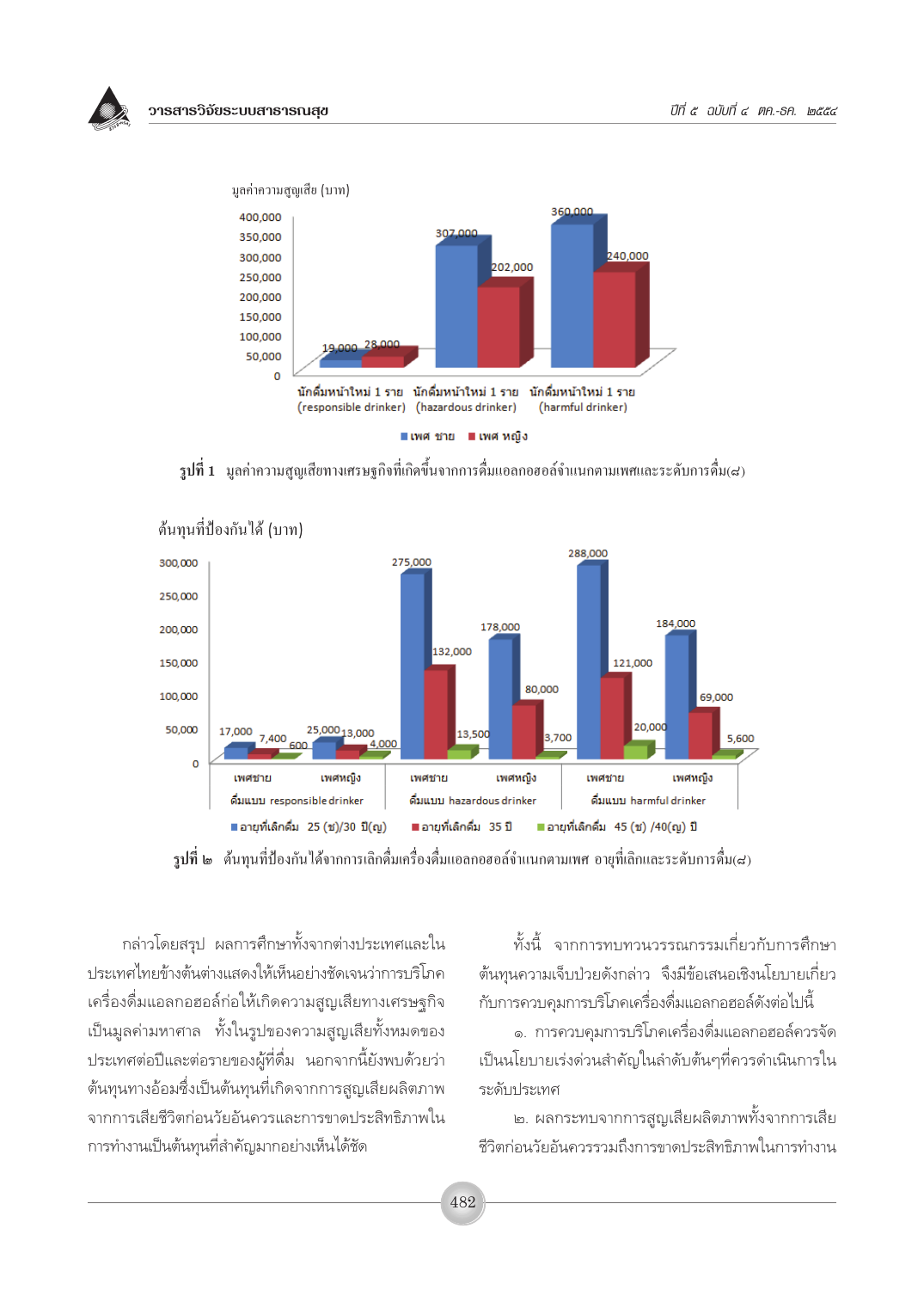็จากการบริโภคเครื่องดื่มแอลกอฮอล์เป็นผลกระทบที่สำคัญ ·≈– àߺ≈μàÕ√–∫∫‡»√…∞°'®¢Õߪ√–‡∑»‰∑¬Õ¬à"ß™—¥‡®π ¥—ß ์นั้นการควบคมการบริโภคเครื่องดื่มแอลกอฮอล์จึงไม่ควรเป็น เพียงความรับผิดชอบของหน่วยงานที่เกี่ยวข้องกับระบบ สาธารณสุขเท่านั้น แต่ควรเป็นการบูรณาการการแก้ไขปัญหา ึจากทุกหน่วยงานที่เกี่ยวข้องโดยเฉพาะหน่วยงานด้านเศรษฐกิจ เเละสังคมทั้งในส่วนของภาครัฐและเอกชน <sup>ไ</sup>ม่ว่าจะเป็น สำนักงานคณะกรรมการพัฒนาเศรษฐกิจและสังคมแห่งชาติ ารมแรงงาน กระทรวงอตสาหกรรม กระทรวงพัฒนาสังคม ้และความมั่นคงของมนูษย์ กระทรวงศึกษาธิการ กระทรวง มหาดไทย กระทรวงการคลัง กระทรวงเทคโนโลยีสารสนเทศ และการสื่อสาร รวมถึงผู้ประกอบการในระดับต่างๆ ซึ่งควรให้ ์ ความสำคัญกับนโยบายการควบคุมการบริโภคแอลกอฮอล์ ิ ตลอดจนการทำกิจกรรมรณรงค์และการออกมาตรการต่างๆ ้เพื่อลดผลกระทบดังกล่าวในสถานประกอบการ/สถานที่ ์ ทำงานให้มากขึ้น ∵ทั้งนี้ เพื่อเพิ่มขีดความสามารถและโอกาส ในการแข่งขันทางเศรษฐกิจของประเทศต่อไป

ิ ๓. แม้การป้องกันนักดื่มหน้าใหม่และการทำให้ผู้ที่ดื่ม ในทุกประเภทเลิกดื่มได้จะสามารถช่วยลดความสูญเสียทาง เศรษฐกิจได้เป็นจำนวนมากก็ตาม แต่ก็พบว่า นโยบาย/ มาตรการแทรกแซงหรือการรณรงค์ที่มีกล่มเป้าหมายเป็น ้เยาวชนไม่ให้เริ่มดื่มตลอดจนเยาวชนที่เพิ่งเริ่มดื่มไม่นานให้ ู้ เลิกดื่มโดยเร็วจะมีส่วนช่วยทำให้ลดความสูญเสียได้มากกว่า ้การรณรงค์ให้เลิกภายหลังดื่มไปแล้วเป็นระยะเวลาหนึ่ง

๔. แม้มูลค่าความสูญเสียต่อรายของการมีนักดื่มหน้า ใหม่แบบดื่มบ้าง(Responsible drinker)จะมีค่าต่ำกว่าการดื่ม ในระดับที่สงขึ้นเนื่องจากประโยชน์ของการดื่มบ้างในแง่ของ ำการป้องกันโรคหัวใจและหลอดเลือด แต่โดยรวมการดื่มบ้างก็ ี ยังส่งผลเสียทางเศรษฐกิจ ทั้งนี้การป้องกันนักดื่มหน้าใหม่ เเบบดื่มบ้างหรือทำให้ผู้ดื่มบ้างเลิกดื่มได้ แม้ต้นทุนที่ป้องกัน ได้ต่อรายจะไม่สูงแต่ก็จัดเป็นมาตรการหรือนโยบายที่จำเป็น เพราะการดื่มบ้างเป็นการดื่มประเภทที่มีความชุกสูงที่สุดใน ู้<br>ประเทศ ดังนั้นผลจากการป้องกันนักดื่มหน้าใหม่แบบดื่มบ้าง ึ่งรือทำให้นักดื่มแบบดื่มบ้างเลิกดื่มได้จำนวนมาก ก็ทำให้

สามารถลดมูลค่าความสูญเสียโดยรวมได้มากขึ้นเช่นกัน นอกจากนี้ยังพบด้วยว่าการดื่มบ้างยังเป็นสาเหตุทำให้มีการ ู้ดื่มแบบอันตรายและอันตรายมากในที่สุดอีกด้วย ี่∉ั…หน่วยงานที่เกี่ยวข้องกับการรณรงค์ลดการบริโภคเครื่อง ู้<br>ดื่มแอลกอฮอล์ เช่น สำนักงานกองทุนสนับสนุนการสร้าง เสริมสุขภาพ กรมควบคุมโรค สำนักงานเครือข่ายองค์กรงดเหล้า ิ ฯลฯ ควรมีการเก็บรวบรวมข้อมูลประสิทธิผลของการดำเนิน งานตามนโยบาย/มาตรการที่เกี่ยวข้องในรูปของจำนวนนักดื่ม ีหน้าใหม่ที่ป้องกันได้ ตลอดจนจำนวนผ้ที่เลิกดื่มจากการ ดำเนินงานตามมาตรการ/นโยบาย เพื่อนำไปใช้ในการประเมิน ผลว่ามาตรการ/นโยบายดังกล่าวมีความคุ้มทุนในเชิง เศรษฐศาสตร์หรือไม่ต่อไปในอนาคต

## ึกิตติกรรมประกาศ

 $\rho$ ณะผู้วิจัยขอขอบคุณ สถาบันวิจัยระบบสาธารณสุข  $\alpha$  / สวรส.) ที่ให้การสนับสนุนเงินทุนวิจัยในครั้งนี้ และขอขอบคุณ∕ี ี สำนักงานกองทุนสนับสนุนการสร้างเสริมสุขภาพ *(สสส.),* สำนักงานหลักประกันสุขภาพแห่งชาติ สำนักนโยบายและ ยุทธศาสตร์ สำนักงานกลางสารสนเทศบริการสุขภาพ, กรม  $\check{\mathrm{u}}$ ญชีกลาง, ศูนย์วิจัยและติดตามความเป็นธรรมทางสุขภาพ, คณะแพทยศาสตร์ มหาวิทยาลัยนเรศวร, โครงการศึกษา  $\overline{p}$ ากระโรคและการบาดเจ็บจากพฤติกรรมสุขภาพและปัจจัยเสี่ยง, ี สำนักงานสถิติแห่งชาติ รวมถึงคณะที่ปรึกษาและผู้เชี่ยวชาญ *∑°§π∑'ˉ¥â"Àâ¢âÕ¡ ÿ ≈Õ—π‡ªìπª√–'¬™πåμàÕ°"√»÷°…"«'®—¬"π§√—Èßπ Ÿ* 'È

## เอกสารอ้างอิง

- Ò. World Health Organization, 2009: Global Health risks:mortality and burden of diseases attribuable to selected major risks. http:// www.who.int/healthinfo/global\_burden\_disease/GlobalHealthRisks\_ report\_full.pdf
- ๒. สำนักงานสำรวจสุขภาพประชาชนไทย รายงานการสำรวจสุขภาพ ประชาชนไทยโดยการตรวจร่างกาย ครั้งที่ 4 พ.ศ. 2551-2. วิชัย เอกพลากร (บรรณาธิการ). เคอะกราฟิโก ซิสเต็มส์; 2552.
- Û. Bundhamcharoen K, Odton P, Phulkerd S, Tangcharoensathien V. Burden of disease in Thailand: changes in health gap between